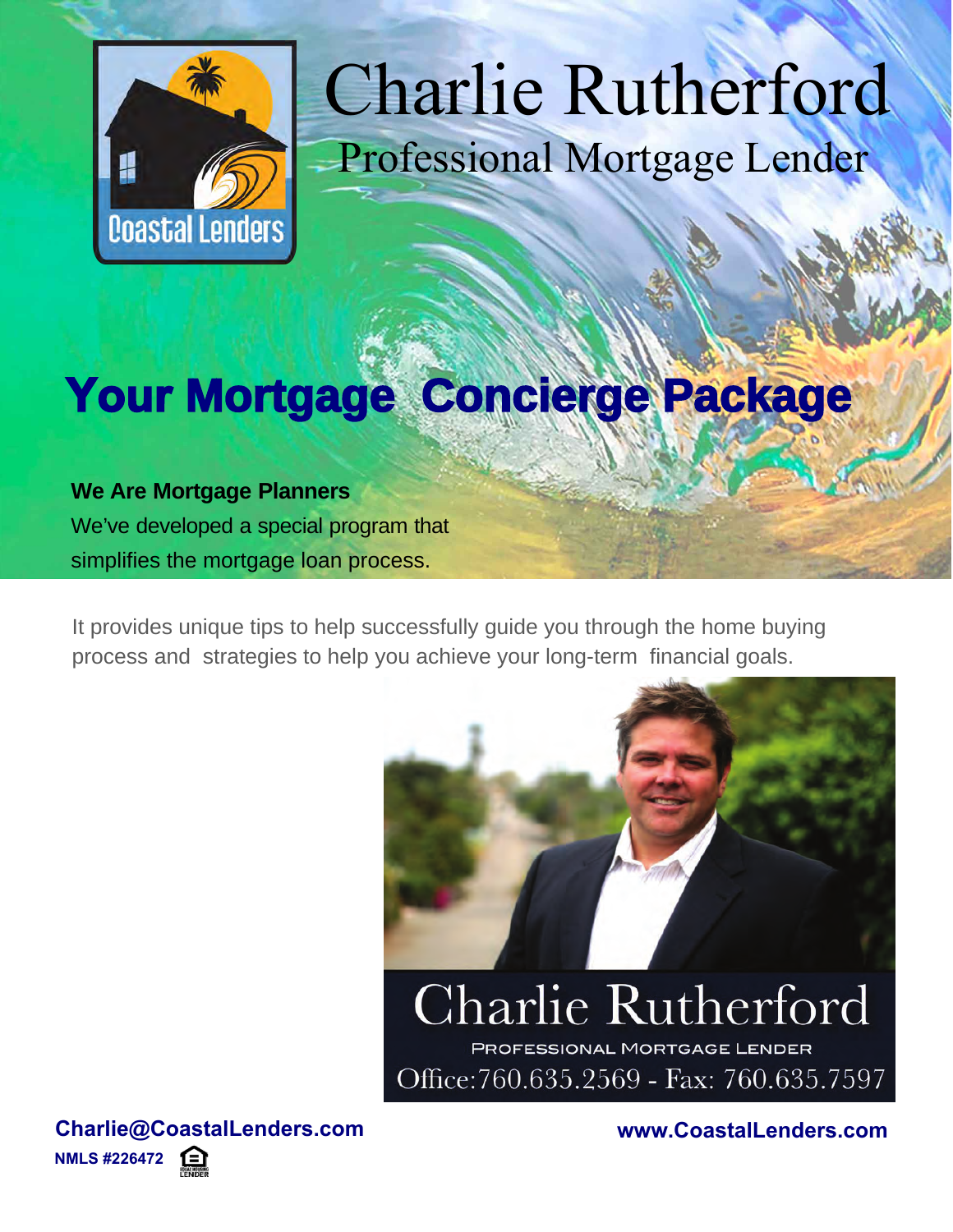# MORTGAGE TIMELINE



**(**760**)** 635-2569 Charlie Rutherford Charlie@CoastalLenders.com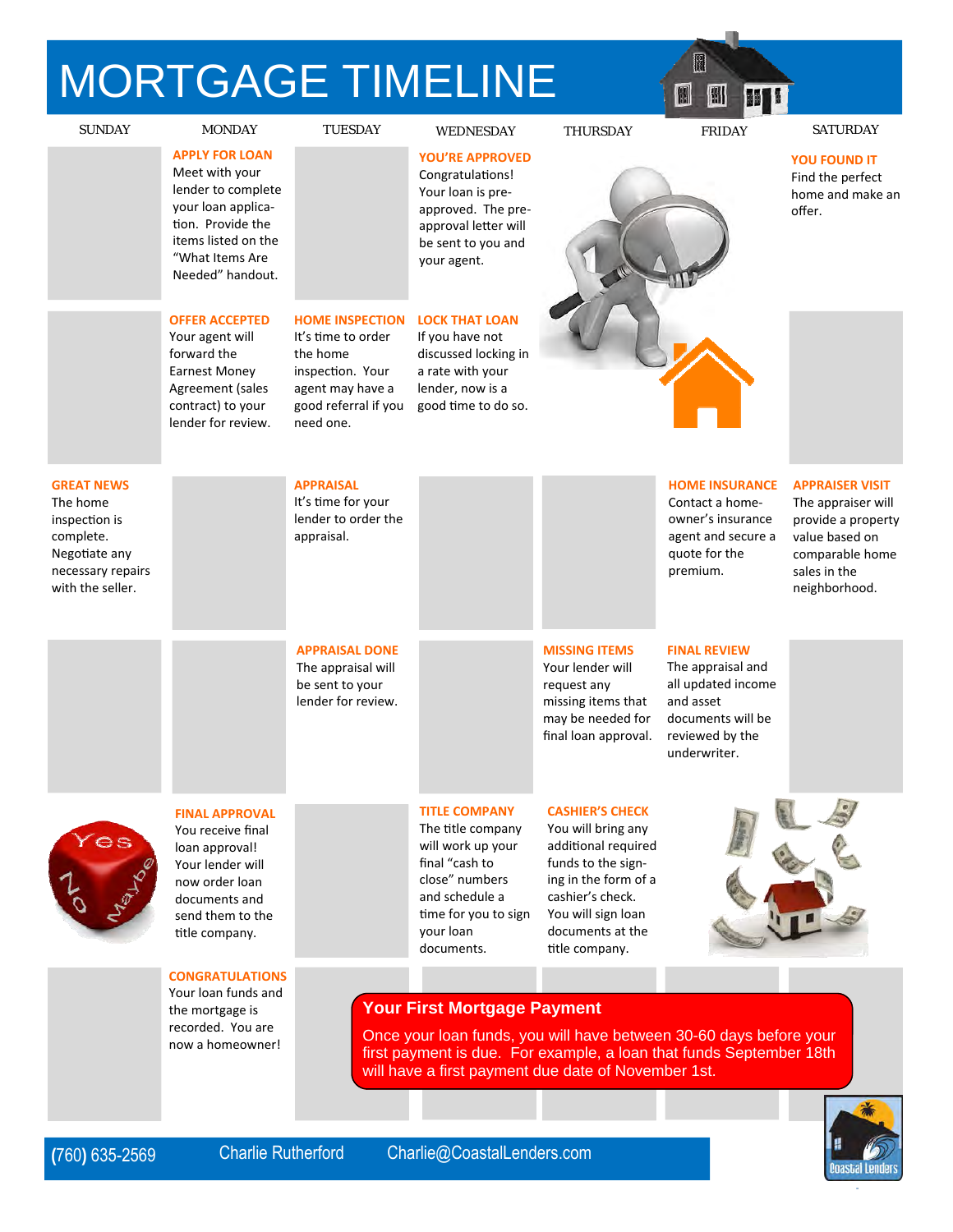

This agreement ensures that I, Charles S Rutherford, Mortgage Loan Originator have thoroughly explained and presented all communications, services, and processes that will be offered to you, \_\_\_\_\_\_\_\_\_\_\_\_\_\_\_\_\_\_\_\_\_\_\_\_\_\_\_\_\_\_\_\_\_\_ during your lending experience.

### *Our "Mortgage Concierge Process is outlined below:*

- Mortgage Timeline The Perfect Loan Process
- The Coastal Lenders Service Statement The Power of Team Work
- Watch my 4-Part Video Series on the "Perfect Loan Process" at www.CoastalLenders.com/apply
- Commitment to Communicate Agreement Receipt (this page)
- **Client Testimonials**
- Items Necessary To Process Your Loan Loan Application Checklist
- Mortgage Payment Breakdown / Mortgage Options
- Interest Rate Lock Disclosure Understanding the Rate Lock Process

Tips For A Smooth Loan Approval - The Dos and Don'ts Handout

### We will call you and your REALTOR<sup>®</sup> ONCE weekly to update you on your loan status

Notes:

I hereby agree that all communications, services, and processes will be provided by myself throughout the entire funding experience.

\_\_\_\_\_\_\_\_\_\_\_\_\_\_\_\_\_\_\_\_\_\_\_\_\_\_\_\_\_\_ \_\_\_\_\_\_\_\_\_\_\_\_\_\_\_\_

\_\_\_\_\_\_\_\_\_\_\_\_\_\_\_\_\_\_\_\_\_\_\_\_\_\_\_\_\_\_\_\_\_\_\_\_\_\_\_\_\_\_\_\_\_\_\_\_\_\_\_\_\_\_\_\_\_\_\_\_\_\_\_\_\_\_\_\_\_\_\_\_\_ \_\_\_\_\_\_\_\_\_\_\_\_\_\_\_\_\_\_\_\_\_\_\_\_\_\_\_\_\_\_\_\_\_\_\_\_\_\_\_\_\_\_\_\_\_\_\_\_\_\_\_\_\_\_\_\_\_\_\_\_\_\_\_\_\_\_\_\_\_\_\_\_\_

Mortgage Professional and the control of the Date Date

H

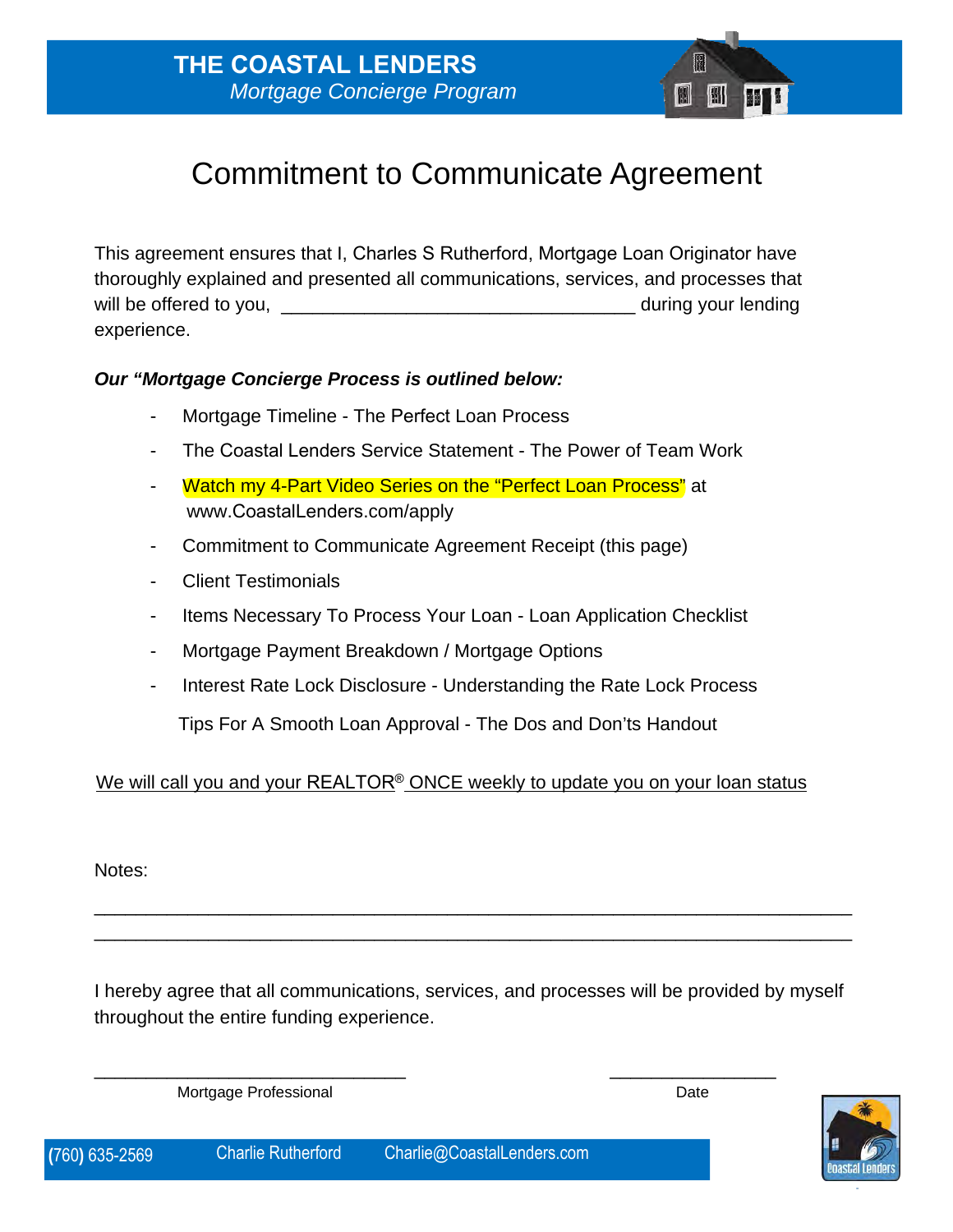

# Items Necessary to Process Your Loan

We are genuinely interested in helping you obtain the financing necessary to acquire the home you have selected or to refinance your current home without delay. In order to expedite the processing of your loan, we request that you bring all forms and information listed below to your appointment or fax/scan prior to our meeting.

- Pay stubs covering the most recent one month period (must be computer generated and show the YTD earnings and deductions)
- W2s for the most recent two years
- 1040s (Personal Federal Tax Returns) for the most recent two years
- Photo copy of a valid U.S. picture ID (or bring the ID with you to your appointment for photocopying)
- Bank statements for the most recent two months for all checking and savings accounts
- Asset account statements (IRA, 401K, investment accounts, etc.) for the most recent two months
- The contact information of the company through whom you will get Homeowner's Insurance

### **If applicable:**

- Bankruptcy papers (including all pages and discharge paperwork)
- Divorce decree or child support court order

### **If self-employed:**

- Business Tax Returns for the most recent two years
- CPA letter documenting minimum two years of self-employment with positive continued outlook for business.
- Business licenses for most recent two years

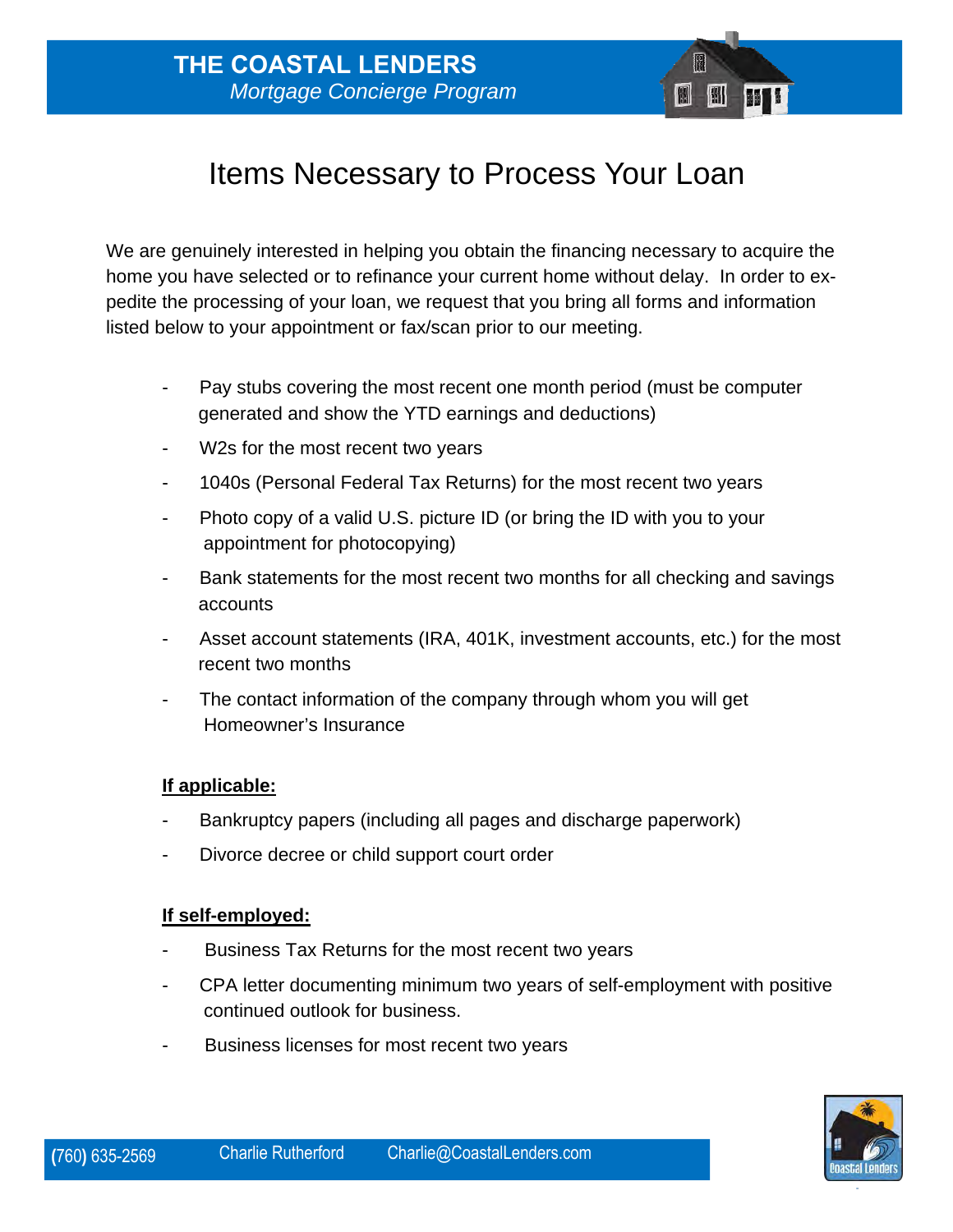

# MORTGAGE PAYMENT BREAKDOWN

### **WHAT%S IN YOUR MORTGAGE PAYMENT?**

A mortgage payment consists of four components:



**PRINCIPAL**

The original amount of money owed



The charge for the use (loan) of money

**INTEREST**

**I** 



**TAXES** These are assessed by your county; your lender typically

pays your taxes



**INSURANCE**

Your homeowners insurance; you pay 1/12 the annual premium each month



### **EXAMPLES**

## 1 Conventional - 30-yr Fixed, 20% Down Conventional - 15-yr Fixed, 20% Down 2

Home Price: \$200,000 Down Payment: 20% (\$40,000) Program/Rate: 30 yr fixed @ 3.625% Property Tax: 1% Homeowners Insurance: \$800/yr

PAYMENT BREAKDOWN: Principal & Interest: \$727 Property Taxes: \$200 Homeowners Insurance: \$67

#### **Monthly Payment: \$994**

Home Price: \$200,000 Down Payment: 3.5% (\$7,000) Program/Rate: 30 yr fixed  $@$  3.625% Property Tax: 1% Homeowners Insurance: \$800/yr

PAYMENT BREAKDOWN: Mortgage Insurance Premium: \$88 Principal & Interest: \$727 Property Taxes: \$200 Homeowners Insurance: \$67

**Monthly Payment: \$994**



Home Price: \$200,000 Down Payment: 20% (\$40,000) Program/Rate: 15 yr fixed @ 3.625% Property Tax: 1% Homeowners Insurance: \$800/yr

> PAYMENT BREAKDOWN: Principal & Interest: \$727 Property Taxes: \$200 Homeowners Insurance: \$67

#### **Monthly Payment: \$994**

Home Price: \$200,000 Down Payment: 5% (\$10,000) Program/Rate: 30 yr fixed @ 3.625% Property Tax: 1% Homeowners Insurance: \$800/yr

> PAYMENT BREAKDOWN: Private Mortgage Insurance: \$88 Principal & Interest: \$727 Property Taxes: \$200 Homeowners Insurance: \$67

> > **Monthly Payment: \$994**

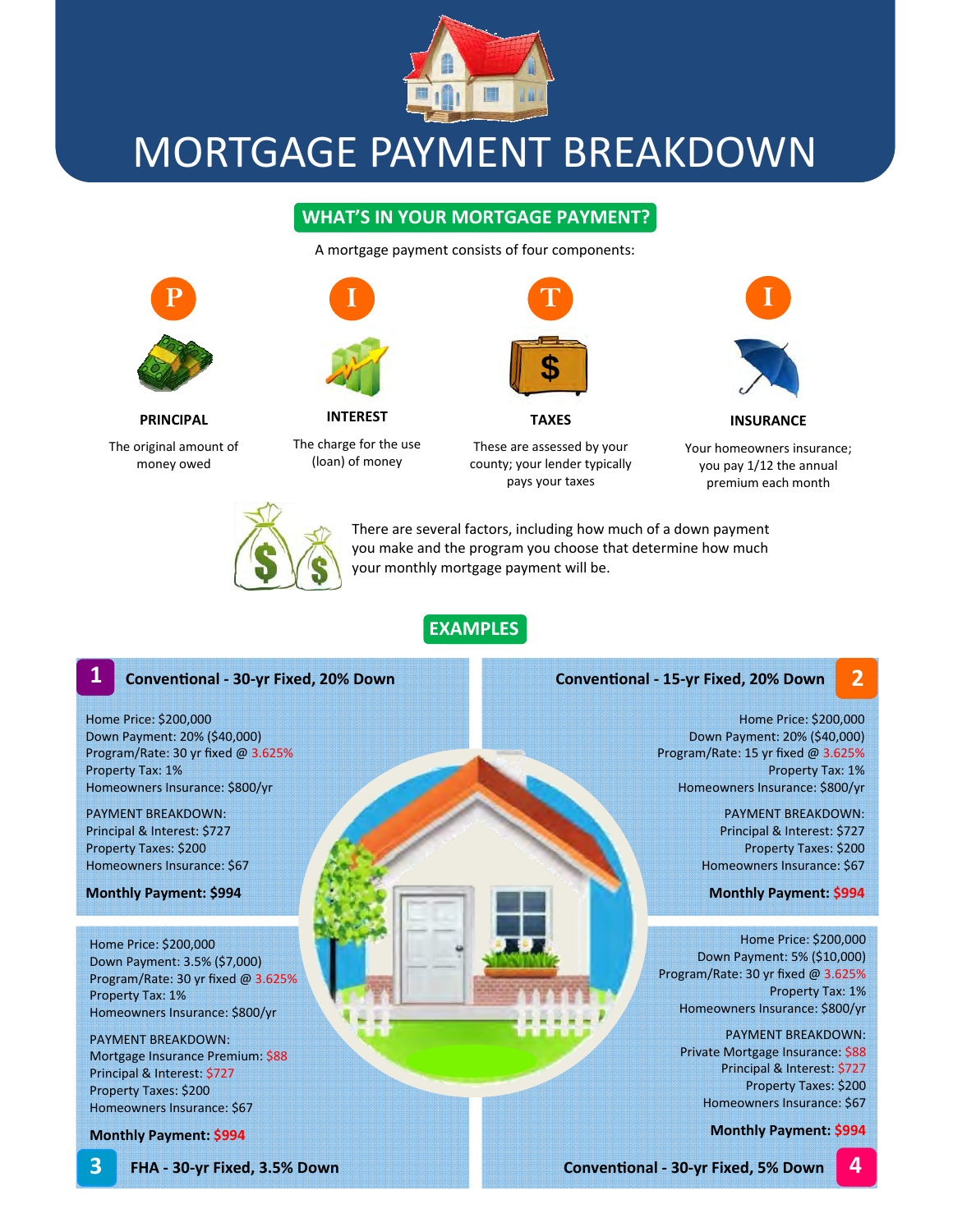### **THE SIZE OF YOUR DOWN PAYMENT**



The amount of your down payment may impact how many loan program options are available to you. In addition, depending on the amount of your down payment, you may be required to have private mortgage insurance.

### **ADDITIONAL MORTGAGE PAYMENTS MATTER**

Making one additional mortgage payment per year can save you thousands of dollars and help you pay off your loan in less time.



### **HOW CAN YOU FIND MONEY FOR THIS EXTRA PAYMENT?**



If you're paid every two weeks, that means you receive a paycheck 26 times a year. You only need to make twelve mortgage payments each year. If half of one of your paychecks goes towards your mortgage, you end up using only 24 of those paychecks for your mortgage. That leaves two extra paychecks you can apply towards your mortgage.

**Mortgage Consultant, Loan Originator NMLS#226472** Direct 760.635.2569 Fax 888.742.7059 Charlie@CoastalLenders.com www.CoastalLenders.com



Charlie Rutherford

Professional Mortgage Lender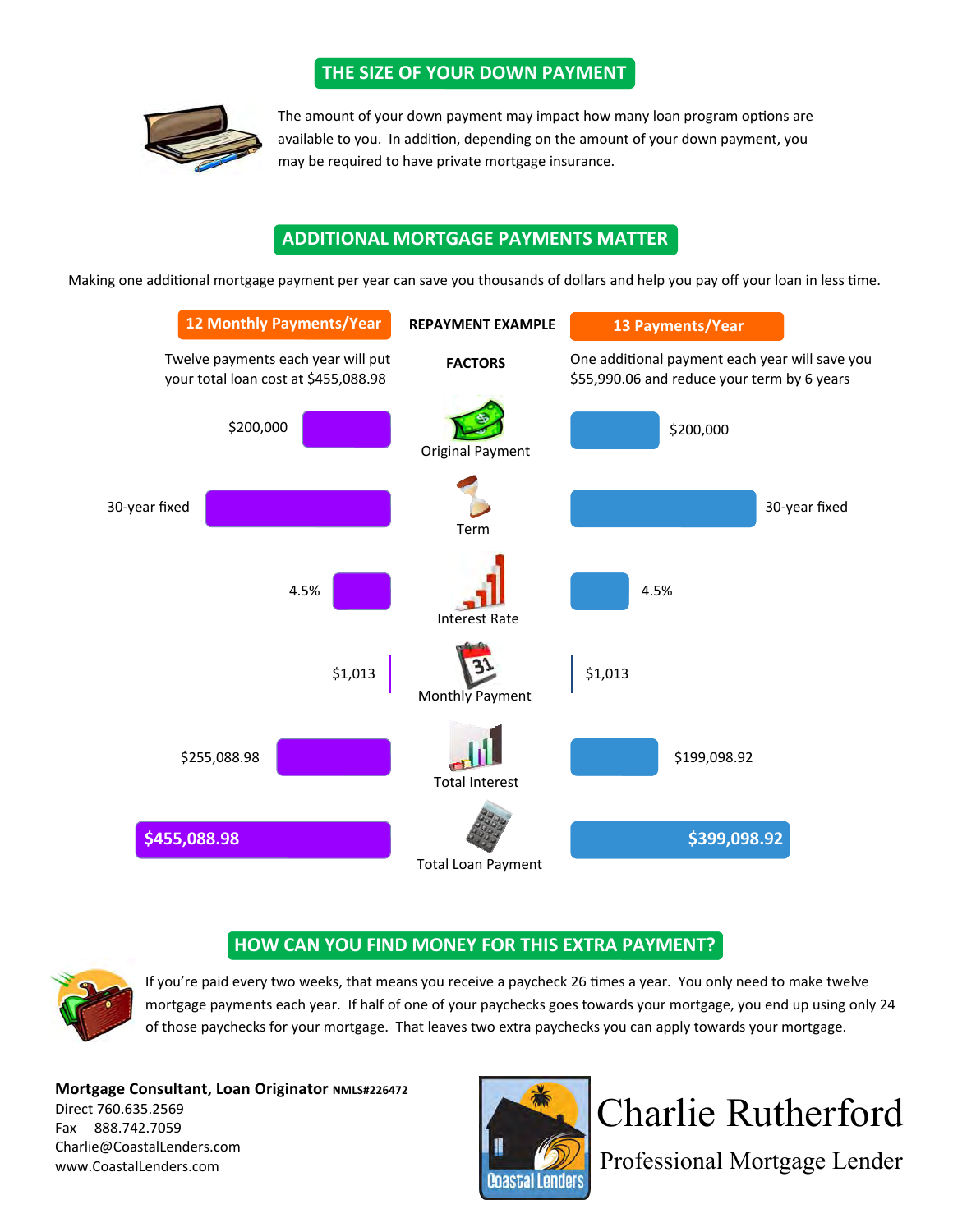Read What Clients & Real Estate Agents Are Saying About Charlie...

H

*"I had many friends that have recommended Charlie. His service was better than "world class"! The flexibility that Charlie displayed with our many changes in the loan amount stands out the most. He made the paperwork very workable and easy. I would highly recommend him."*

**- Lori Chapman**

*"Good service. Available when I called. Responsive!"*

**- Michael Jones**

*"Charlie showed a real professional attitude…I had difficult credit and he worked very hard for me…he pushed the envelope and got me a great mortgage."* **- Harvey H.**

 *"He continued to stay ahead of the game-great updates! Charlie is very professional and yet easy to talk to."*

## **- Joseph and Odette Kuhn**

 *"He made sure I got the best deal."*

## **- Andras and Rosemary Kovacs**

*"Charlie genuinely cares and it shows. His commitment to "for the good of all" is comforting. Thank You."*

### **- Adrian Johnson**

*"Charlie handled everything and was very honest!"*

**- Norbert and Judy Goulart**

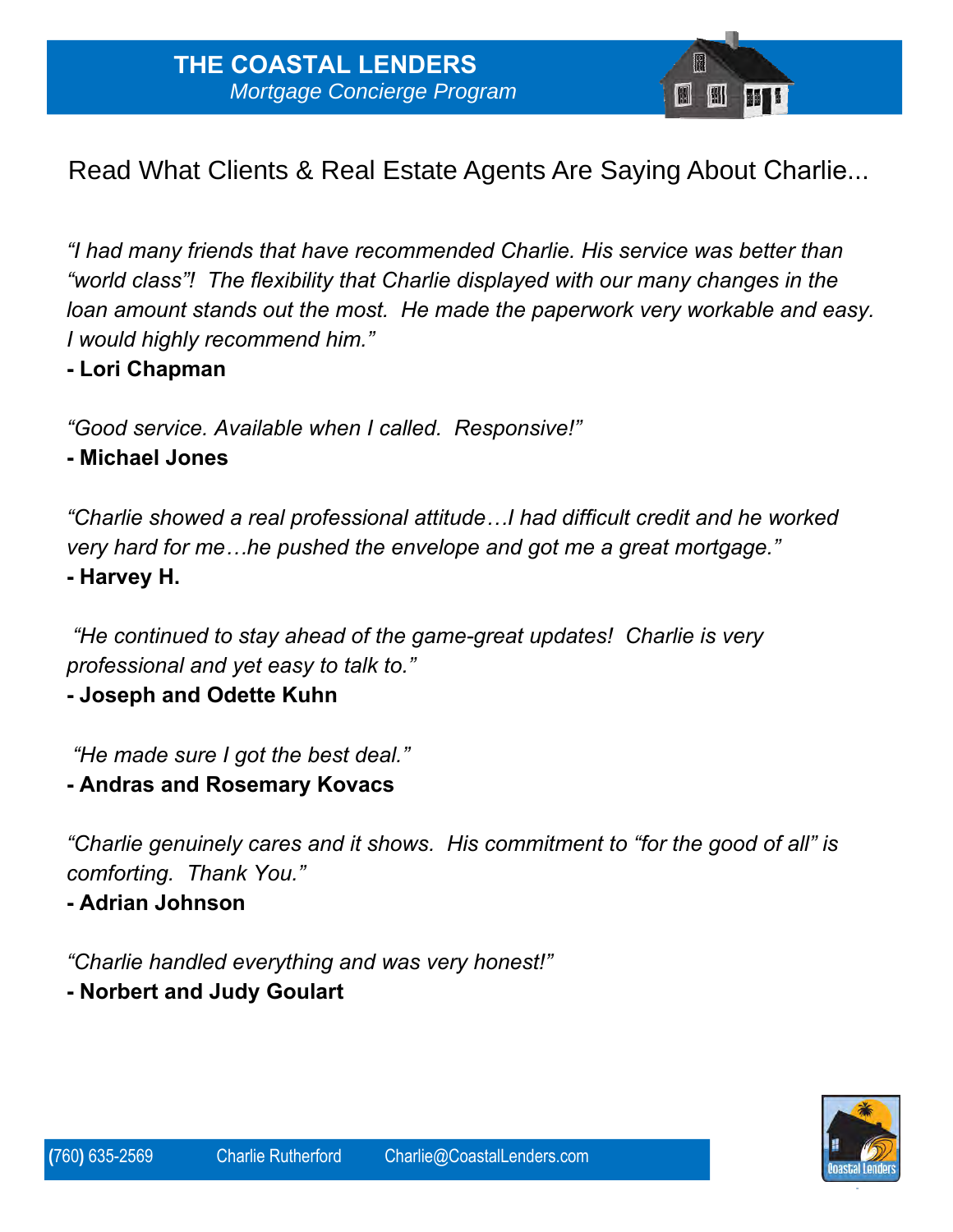

# Interest Rate Lock Disclosure

### **What is a rate lock?**

A rate lock is an agreement between you (the borrower) and us (the lender) that a specific interest rate will be provided to you for a specific period of time (the rate lock period).

### **When is my rate locked?**

We will confirm and lock your interest rate with your verbal or written authorization.

### **What if rates go up before I close my loan?**

Once your rate is locked, we immediately purchase money from our investors for you at that specific rate. As long as your loan application is approved and all the other terms and conditions or the approval requirements are met, this money will be available to you at your loan closing regardless of market conditions after you have locked your rate. If interest rates have increased, you are protected and can be assured that your locked rate will be honored on your loan papers on the date of closing. We will NOT ask you to pay a higher interest rate simply because the market has worsened.

## **If rates appear to be dropping, why shouldn't I wait to lock a rate?**

Ask yourself what would be more disappointing: locking a rate and finding that you may have missed a lower rate or NOT locking your rate and finding that rates have increased? It is our objective as advisors to assist you in determining an optimal time to lock an interest rate given our professional assessment of market conditions as well as your objectives as our client. We may not be able to catch the very lowest rate every time, however, trying to time the market is a risky game. Far too often the market can and does spike sharply leaving many clients wishing they would have locked in a rate. Keep in mind that if rates continue to fall, you can always refinance your loan, subject to our Post-Closing Refinance Policy.

### **How soon can I refinance my rate after closing?**

As lenders, our contractual agreement with our investors requires that the loans we originate stay on their books for at least 120 days. If the loan is paid off within that period of time (i.e. through a refinance), we must return the compensation we received for our services on the initial loan. While we cannot prevent you from refinancing during the first 120 days, we can only ask you in good faith if you would refrain from doing so.

By signing below, you are acknowledging that you have read and agree to the terms of our rate lock policy agreement. This is NOT a commitment to lock your rate at this moment.

| Applicant's Signature |                           | Co-Applicant's Signature   |  | Date |  |
|-----------------------|---------------------------|----------------------------|--|------|--|
| (760) 635-2569        | <b>Charlie Rutherford</b> | Charlie@CoastalLenders.com |  |      |  |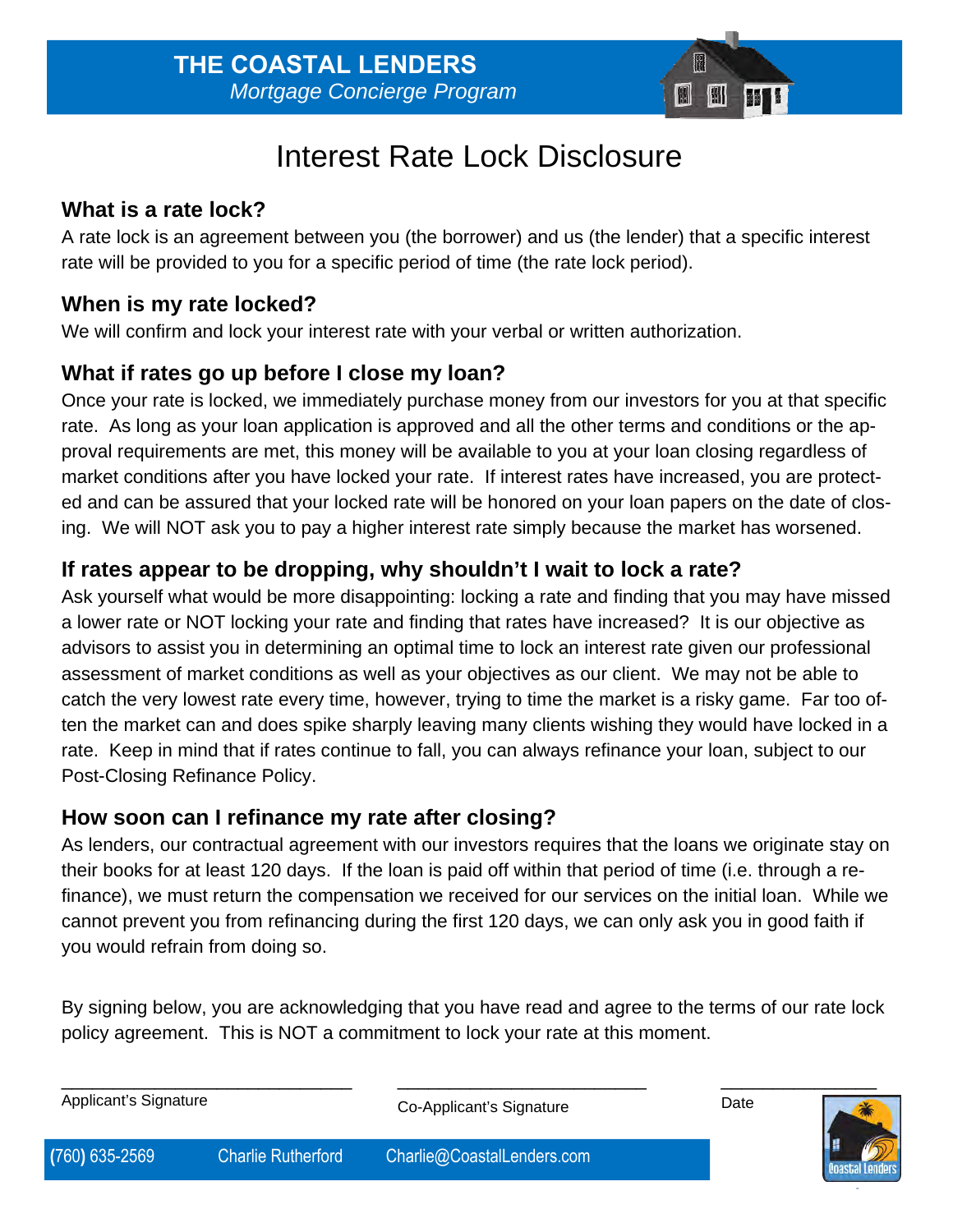

# Tips For a Smooth Loan Approval

### *These DOs and DON'Ts will help avoid any delays with your loan approval.*

### **MOST IMPORTANTLY: DO NOT GIVE YOUR SSN OUT FOR THE NEXT 30 DAYS!**

- **DO** continue making your mortgage or rent payments on time
- **DO** stay current on all existing accounts (even if you're paying them off)
- **DO** continue to work for the same employer
- **DO** continue to use the same insurance company
- **DO** continue living at your current residence
- **DO** continue to use your credit cards as normal
- **DO** call us if you have ANY questions

**DON'T** make a major purchase (car, boat, furniture, jewelry, etc.)

- **DON'T** apply for new credit (even if you're pre-approved)
- **DON'T** open a new credit card
- **DON'T** transfer any balances from one account to another
- **DON'T** pay off any collections or accounts without first consulting us
- **DON'T** close any credit card accounts
- **DON'T** change bank accounts or banks
- **DON'T** max out or overcharge your credit cards
- **DON'T** consolidate your debt onto fewer credit accounts
- **DON'T** take out a new loan
- **DON'T** start any home improvement projects
- **DON'T** finance any elective medical procedure
- **DON'T** open a new cell phone account
- **DON'T** join a fitness club

*If you encounter a special situation, it is best to mention it to us right away so we can help you determine the best way to handle it in order to achieve your financial goals.* 

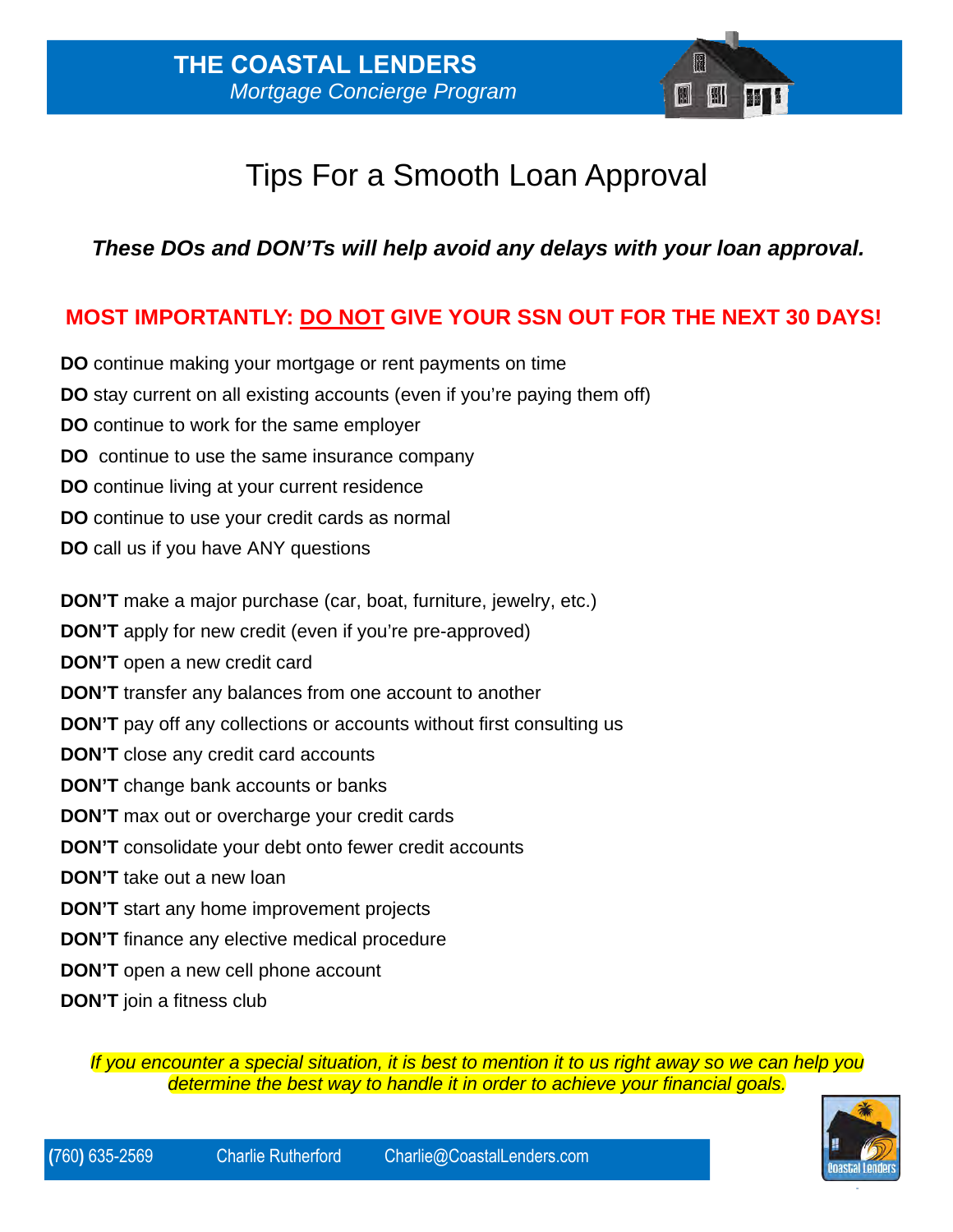### **HOME MORTGAGE CONCIERGE PROGRAM**

| Mortgage Planning Questionnaire                                                                                                                            |                                                                          |                                                                       |                                            |                                                                                                                                                            |  |
|------------------------------------------------------------------------------------------------------------------------------------------------------------|--------------------------------------------------------------------------|-----------------------------------------------------------------------|--------------------------------------------|------------------------------------------------------------------------------------------------------------------------------------------------------------|--|
|                                                                                                                                                            | Purpose of Loan: Purchase   Refinance (cash out) Refinance (no cash out) |                                                                       |                                            |                                                                                                                                                            |  |
| <b>Borrower</b>                                                                                                                                            |                                                                          |                                                                       | <b>Co-Borrower</b>                         |                                                                                                                                                            |  |
|                                                                                                                                                            |                                                                          |                                                                       |                                            |                                                                                                                                                            |  |
|                                                                                                                                                            |                                                                          |                                                                       |                                            |                                                                                                                                                            |  |
|                                                                                                                                                            |                                                                          |                                                                       |                                            |                                                                                                                                                            |  |
| □ married □ unmarried □ divorced Years of school ____________                                                                                              | □ married □ unmarried □ divorced Years of school __________              |                                                                       |                                            |                                                                                                                                                            |  |
|                                                                                                                                                            |                                                                          |                                                                       |                                            |                                                                                                                                                            |  |
|                                                                                                                                                            |                                                                          |                                                                       |                                            |                                                                                                                                                            |  |
| □ own □ rent Years at this address _______ Rent/Mortg. Pmnt__________                                                                                      |                                                                          |                                                                       |                                            | own rent Years at this address _____ Rent/Mortg. Pmnt________                                                                                              |  |
| Previous Address (if less than 2 yrs. Above) ___________________________________                                                                           |                                                                          |                                                                       |                                            | Previous Address (if less than 2 yrs. Above) ___________________________________                                                                           |  |
|                                                                                                                                                            |                                                                          |                                                                       |                                            |                                                                                                                                                            |  |
|                                                                                                                                                            |                                                                          |                                                                       |                                            |                                                                                                                                                            |  |
|                                                                                                                                                            |                                                                          |                                                                       |                                            |                                                                                                                                                            |  |
|                                                                                                                                                            |                                                                          |                                                                       |                                            |                                                                                                                                                            |  |
|                                                                                                                                                            |                                                                          |                                                                       |                                            |                                                                                                                                                            |  |
| <b>Current Housing Expenses:</b>                                                                                                                           |                                                                          | <b>Current Housing Expenses:</b>                                      |                                            |                                                                                                                                                            |  |
| Rent _________________ Mortgage __________________ Taxes _______________________                                                                           |                                                                          |                                                                       |                                            | Rent _________________ Mortgage __________________ Taxes ________________                                                                                  |  |
| Insurance ____________ Mtg. Insurance ______________ H-O Dues _________                                                                                    |                                                                          |                                                                       |                                            | Insurance ____________ Mtg. Insurance ______________ H-O Dues __________                                                                                   |  |
| Assets:<br>Checking/Savings/Other Investment Accounts                                                                                                      |                                                                          | Assets:                                                               | Checking/Savings/Other Investment Accounts |                                                                                                                                                            |  |
| Bank Name ______________________________                                                                                                                   | Balance _____________________                                            |                                                                       | Bank Name _______________________________  | <b>Balance Example 1999</b>                                                                                                                                |  |
|                                                                                                                                                            |                                                                          |                                                                       |                                            |                                                                                                                                                            |  |
|                                                                                                                                                            |                                                                          |                                                                       |                                            |                                                                                                                                                            |  |
| Approx. Value of Retirement Accounts (401K, etc) _____________________                                                                                     |                                                                          | Approx. Value of Retirement Accounts (401K, etc) ____________________ |                                            |                                                                                                                                                            |  |
|                                                                                                                                                            |                                                                          |                                                                       |                                            |                                                                                                                                                            |  |
| Please list any other assets owned, real estate owned, or additional money<br>earned (stocks, bonds, real estate, boats, time shares, child support, etc). |                                                                          |                                                                       |                                            | Please list any other assets owned, real estate owned, or additional money<br>earned (stocks, bonds, real estate, boats, time shares, child support, etc). |  |
| E-mail address _______________                                                                                                                             |                                                                          | E-mail address _______________                                        |                                            |                                                                                                                                                            |  |

*For questions contact: Charlie Rutherford direct: (760) 635-2569 / fax: (888) 742-7059 / Charlie@CoastalLenders.com*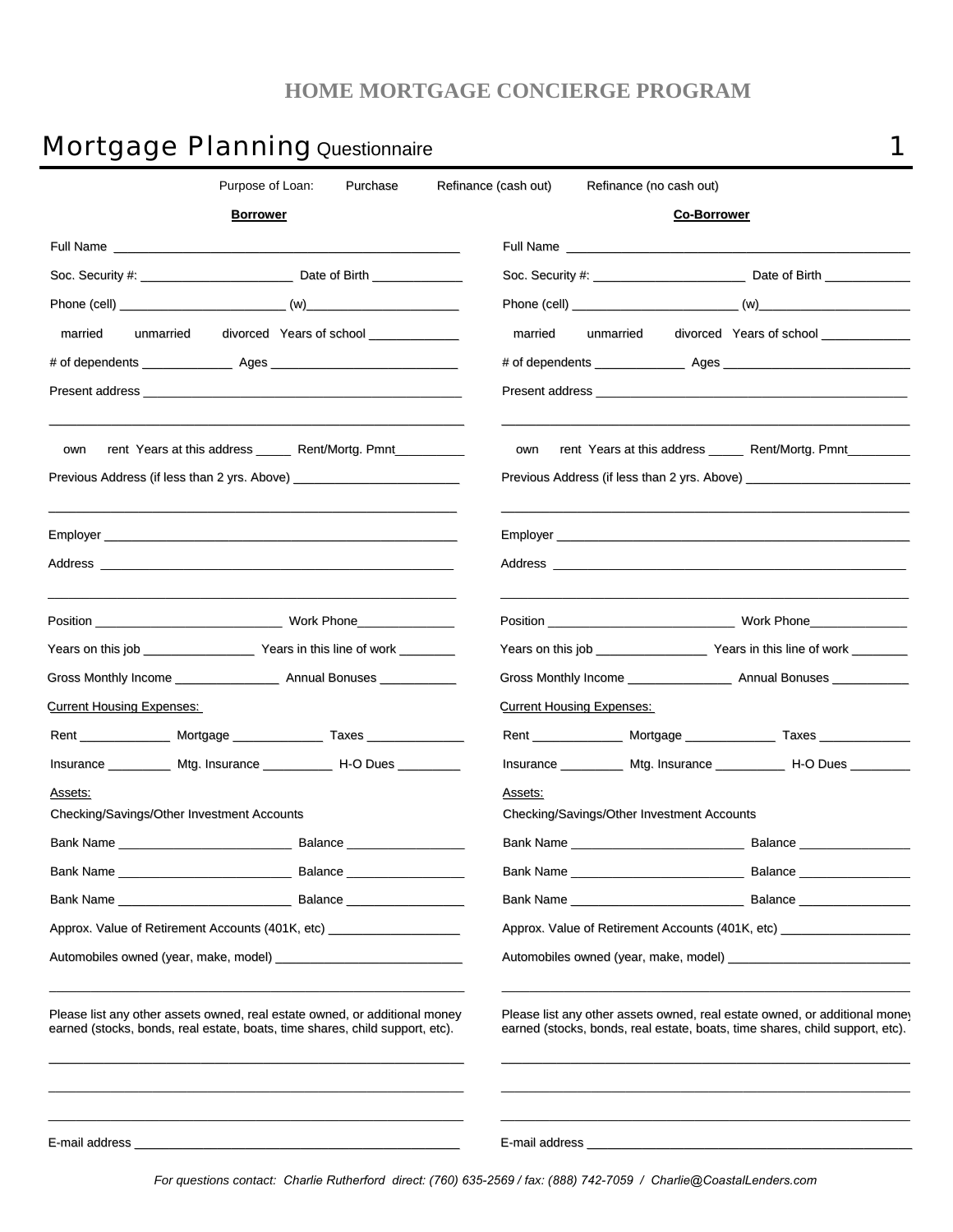### **HOME MORTGAGE CONCIERGE PROGRAM**

## Mortgage Planning Questionnaire **2** 2 **NEW LOAN INFORMATION:**  1. 2. 3. 4. 5. 6. 7. 8. 9. 10. If you rent, please provide the following information: Name of Landlord\_\_\_\_\_\_\_\_\_\_\_\_\_\_\_\_\_\_\_\_\_\_\_\_\_ 11. Please rate your credit score as poor, just ok, excellent -\_\_\_\_\_\_\_\_\_\_\_\_\_\_\_\_\_\_\_\_\_\_\_\_\_\_\_\_\_\_\_\_\_\_\_\_\_\_\_\_\_\_ 12. Have you had any judgments, lawsuits, bankruptcies (last 10 yrs.), foreclosures (last 7 yrs.)?  $\Box$ yes  $\Box$ no 13. Purchase price range \$\_\_\_\_\_\_\_\_\_\_\_\_\_\_\_\_\_\_\_\_\_\_\_\_\_Desirable monthly mortgage payment \$\_\_\_\_\_\_\_\_\_\_\_\_\_\_\_\_\_\_\_\_\_\_\_ 14. Down payment amount \$\_\_\_\_\_\_\_\_\_\_\_\_\_\_\_\_\_\_\_ or percent down \_\_\_\_\_\_\_\_\_\_\_\_\_\_\_% 15. Down payment will come from \_\_\_\_\_\_\_\_\_\_\_\_\_\_\_\_\_\_\_\_\_\_\_\_\_\_\_\_\_\_\_\_\_\_\_\_\_\_\_\_\_\_\_\_\_\_\_\_\_\_\_\_\_\_\_\_\_\_\_\_\_\_ 16. If owned, is your current resident listed for sale? yes no If listed, with whom \_\_\_\_\_\_\_\_\_\_\_\_\_\_\_\_ 17. Who can we thank for referring you to meet with Charlie Rutherford? \_\_\_\_\_\_\_\_\_\_\_\_\_\_\_\_\_\_\_\_\_\_\_\_\_\_\_\_ Names (full) that will appear on title: How do you wish to be communicated with: **phone**  $\Box$  e-mail  $\Box$  text  $\Box$  mail / preferred Have you served in the US Armed Forced?  $\Box$  yes  $\Box$  ho Are you a disabled Veteran?  $\Box$  yes  $\Box$  no Have you owned a home in the last 3 years?  $\Box$  yes  $\Box$  no Have you ever owned a home?  $\Box$  yes  $\Box$  no Are you wanting to purchase a home as:  $\Box$ Primary residence  $\Box$ 2<sup>nd</sup> Home  $\Box$ Investment Property Term of mortgage that you request (30, 25, 20, 15, 10, 5 years): \_\_\_\_\_\_\_\_ or undecided \_\_\_\_\_\_\_\_\_\_\_\_ Type of mortgage you prefer: FixedARMInterest Only Princ./Interest Pay-offUndecided Would you prefer to pay taxes and insurance with your monthly mortgage payment?  $\Box$  yes  $\Box$  no Do you prefer to have the seller pay your closing costs?  $\Box$  yes  $\Box$  no Phone \_\_\_\_\_\_\_\_\_\_\_\_\_\_\_\_\_\_\_\_\_\_\_ Date of Current Lease\_\_\_\_\_\_\_\_\_\_\_\_\_\_\_\_\_\_\_\_\_\_\_\_\_\_\_\_\_\_\_\_\_\_\_\_ If applicable, would you like information on credit restoration  $\Box$  yes  $\Box$  no (ex. checking, savings, investments, sale of stock, sale of home, 401(K) loan, gift funds, bonus, etc.) Under contract? yes no Sale price \$\_\_\_\_\_\_\_\_\_\_\_\_\_\_ Original purchase price \$\_\_\_\_\_\_\_\_\_\_\_\_\_\_ Year built \_\_\_\_\_\_\_\_\_\_\_\_\_\_\_\_ Bedrooms \_\_\_\_\_\_ Bathrooms \_\_\_\_\_\_ Sq. Feet \_\_\_\_\_\_\_\_\_\_

18. Is there anything that you would like to know about me before allowing us to serve you? \_\_\_\_\_\_\_\_\_\_\_\_\_\_

\_\_\_\_\_\_\_\_\_\_\_\_\_\_\_\_\_\_\_\_\_\_\_\_\_\_\_\_\_\_\_\_\_\_\_\_\_\_\_\_\_\_\_\_\_\_\_\_\_\_\_\_\_\_\_\_\_\_\_\_\_\_\_\_\_\_\_\_\_\_\_\_\_\_\_\_\_\_\_\_\_\_\_\_\_\_\_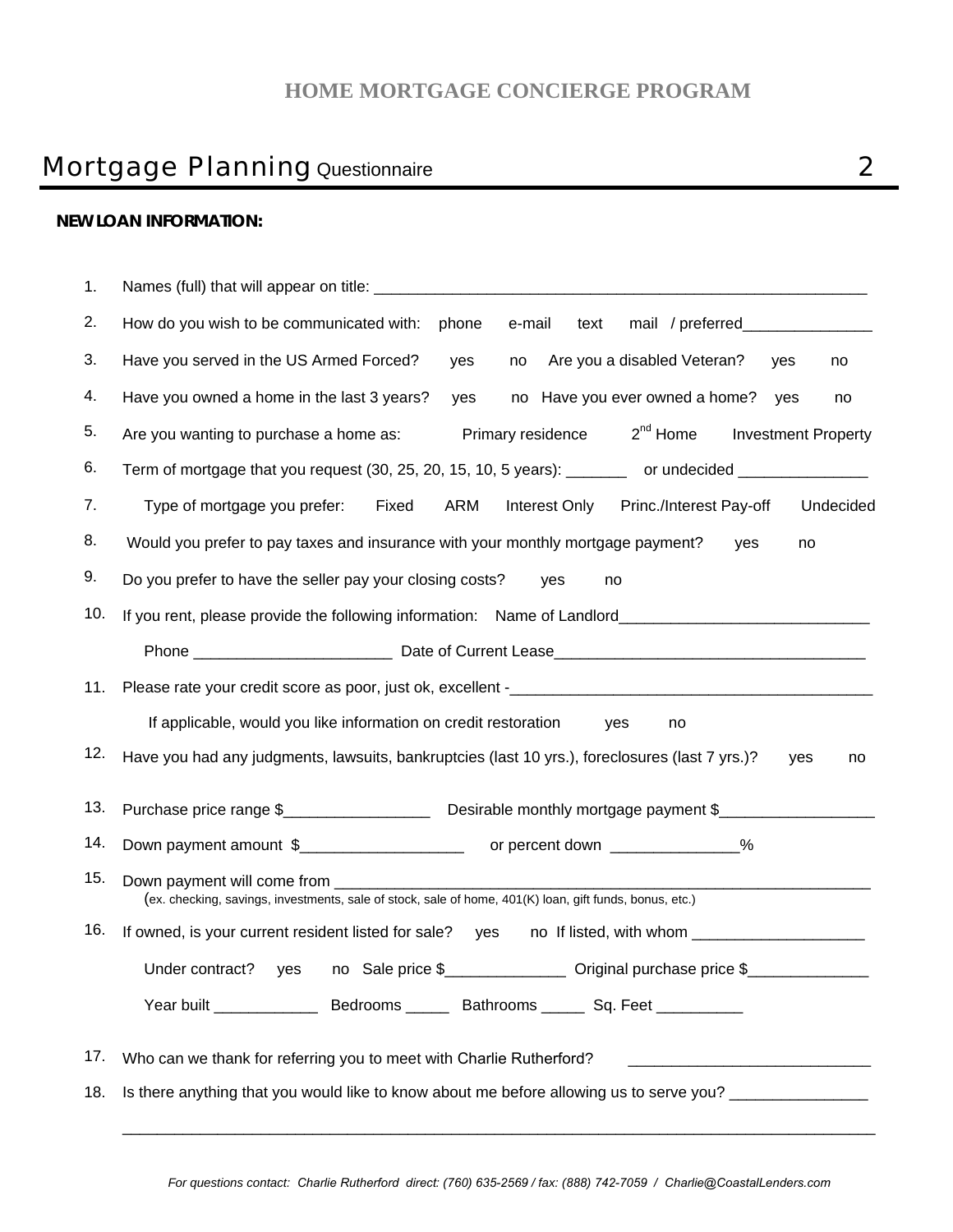### **HOME MORTGAGE CONCIERGE PROGRAM**

# Mortgage Planning Questionnaire 3

#### **MORTGAGE ANALYSIS**

| 1.             | As a Mortgage and Credit Consultant, my goal is to ensure that you and your realtor receive nothing less than<br>an exceptional lending experience working with me and my team. In the end, I am confident that I will be able<br>to help you to secure the best rate at the lowest cost. In saying that, what is most important to you in working<br>with a mortgage and real estate professional? |  |  |  |  |  |  |
|----------------|-----------------------------------------------------------------------------------------------------------------------------------------------------------------------------------------------------------------------------------------------------------------------------------------------------------------------------------------------------------------------------------------------------|--|--|--|--|--|--|
|                |                                                                                                                                                                                                                                                                                                                                                                                                     |  |  |  |  |  |  |
| 2.             | Amount of monthly payment that you are comfortable with? \$                                                                                                                                                                                                                                                                                                                                         |  |  |  |  |  |  |
| 3.             | What is the best estimate for how long you will have this loan or live in this home?                                                                                                                                                                                                                                                                                                                |  |  |  |  |  |  |
|                | 1-3 years 1-3 years 1.5 years 1.5 years 1.5 years 10 years +                                                                                                                                                                                                                                                                                                                                        |  |  |  |  |  |  |
| 4.             | Do you currently have plans for a major purchase in the next 12 months including a car, college tuition, home<br>improvements, or rental properties? nyes no                                                                                                                                                                                                                                        |  |  |  |  |  |  |
|                | If yes to the above question, how much do you expect to need? \$                                                                                                                                                                                                                                                                                                                                    |  |  |  |  |  |  |
| 5.             | In how many years do you plan to retire? _____________________                                                                                                                                                                                                                                                                                                                                      |  |  |  |  |  |  |
| 6.             | Are you working with an experienced realtor? $\sqrt{\phantom{a}}$ yes $\sqrt{\phantom{a}}$ ho                                                                                                                                                                                                                                                                                                       |  |  |  |  |  |  |
|                | If no, would you like me to refer one? $\Box$ yes $\Box$ no                                                                                                                                                                                                                                                                                                                                         |  |  |  |  |  |  |
| 7 <sub>1</sub> | Are you currently working with an experienced financial planner? $\Box$ yes $\Box$ no                                                                                                                                                                                                                                                                                                               |  |  |  |  |  |  |
|                | If no, would you like me to refer one? $\Box$ yes $\Box$ no                                                                                                                                                                                                                                                                                                                                         |  |  |  |  |  |  |
| 8.             | Do you have insurance to protect your family and home? $\Box$ yes $\Box$ ho                                                                                                                                                                                                                                                                                                                         |  |  |  |  |  |  |
|                | If yes, what type of policy do you have and how much coverage do you have?                                                                                                                                                                                                                                                                                                                          |  |  |  |  |  |  |
| 9.             |                                                                                                                                                                                                                                                                                                                                                                                                     |  |  |  |  |  |  |
|                |                                                                                                                                                                                                                                                                                                                                                                                                     |  |  |  |  |  |  |
| 10.            | Do you have children? If so, what are their names and b-days?<br>The same streamed and the same streamed and the streamed and the streamed and the streamed and the streamed a                                                                                                                                                                                                                      |  |  |  |  |  |  |
| 11.            |                                                                                                                                                                                                                                                                                                                                                                                                     |  |  |  |  |  |  |
|                | What is your favorite desert?                                                                                                                                                                                                                                                                                                                                                                       |  |  |  |  |  |  |

*For questions contact: Charlie Rutherford direct: (760) 635-2569 / fax: (888) 742-7059 / Charlie@CoastalLenders.com*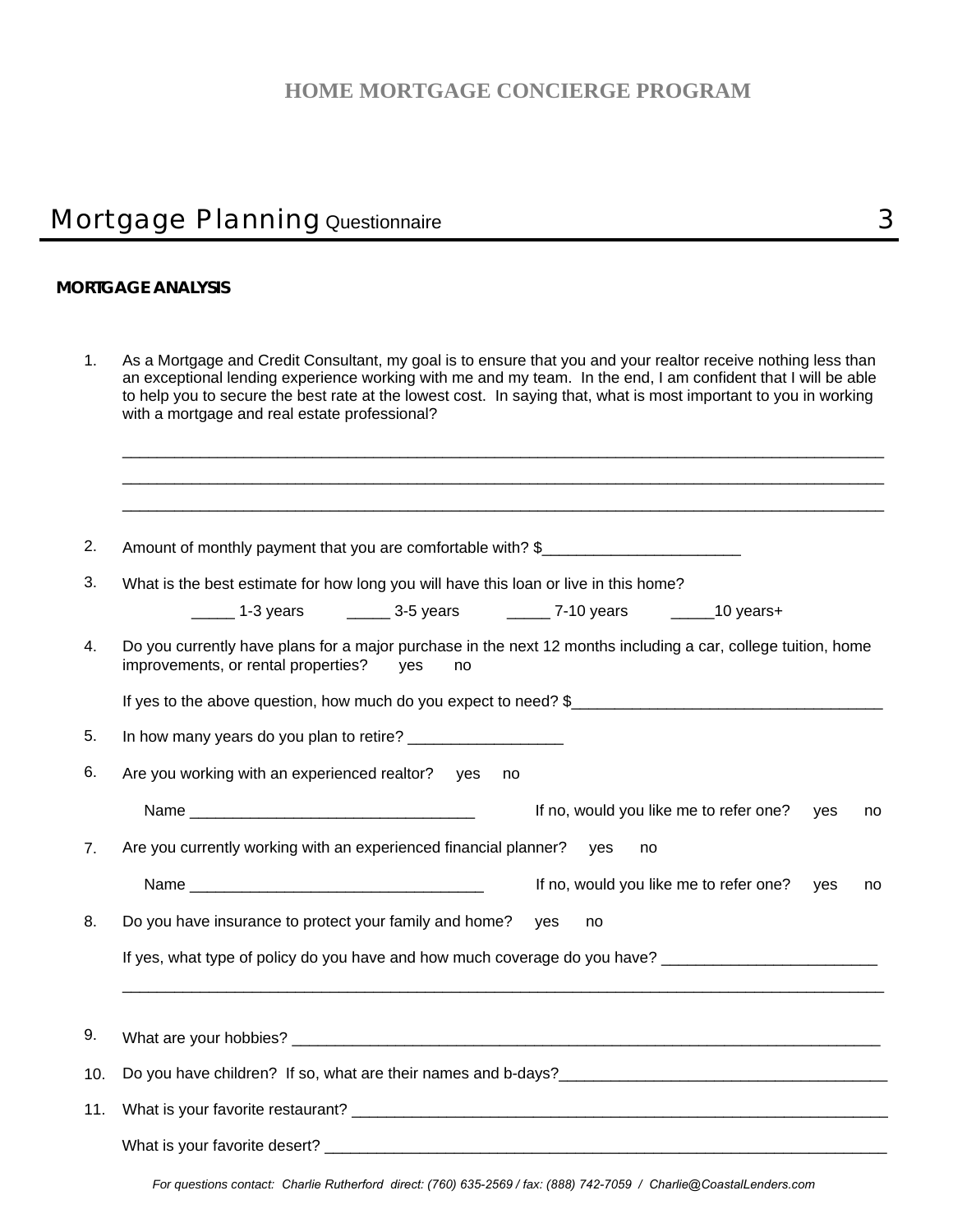# **Credit Authorization**

- 1. To all consumer-reporting agencies and to all creditors and depositories of the undersigned: Please be advised that the undersigned, and each of them, has made application to Charles Rutherford, dba Coastal Lenders, requesting an extension of credit to the undersigned. Therefore, the undersigned, and each of them, hereby authorizes you to provide credit report and/or a disclosure to Lender or any agent or balance. The undersigned also authorizes you to disclose your deposit or credit experiences with the undersigned to Lender or to third parties.
- 2. In addition, the undersigned, and each of them, hereby authorizes Lender to disclose to any third party, or any agent or employee thereof, information regarding the deposit or credit experience with any of the undersigned.
- 3. A photographic or carbon copy of this authorization bearing a photographic or carbon copy of the signature(s) of the undersigned may be deemed to be equivalent to the original hereof and may be used as a duplicate original.

Borrower **Date** Date Co-Borrower **Date** Communications Date